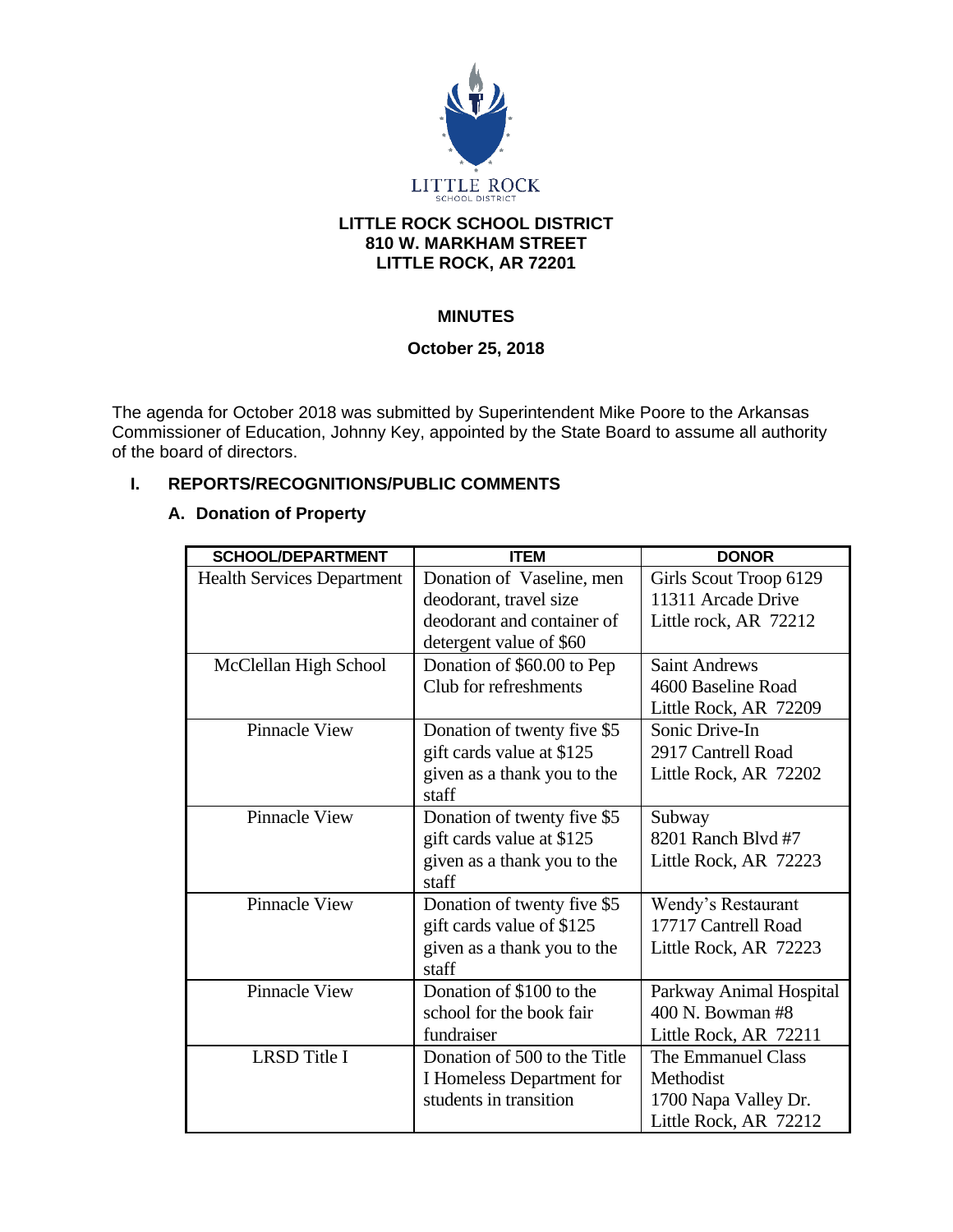**October 25, 2018 Page 2**

#### **II. CONSENT ITEMS**

#### **A. Minutes for September 27, 2018**

Minutes for regular meeting on September 27, 2018 were submitted and **approved**.

### **III. BOARD POLICY AND REGULATIONS REVIEW**

### **A. Policy Sections 1 & 2 (Second Reading)**

Administration submitted revisions of Board Policy Sections 1 and 2 related to functions of the board and the superintendent. The second readings of the revisions were **approved**.

### **B. Policy Section 3 Licensed Personnel (Second Reading)**

Administration submitted revisions of Board Policy Section 3 related to classified personnel. The second reading was not approved. The Commissioner's notes were, "Please submit for third reading."

### **C. Policy Section 4.4 (Second Reading)**

Administration submitted revisions for Board Policy 4.4 related to student transfers. The second reading was not approved. The Commissioner's notes were, "Please submit for third reading."

# **D. Policy Section 8 Classified Personnel (Second Reading)**

Administration submitted revisions of Board Policy Section 8 related to classified personnel. The second reading was not approved. The Commissioner's notes were, "Please submit for third reading."

### **IV. HUMAN RESOURCES**

### **A. Minority Recruitment Report 2018-2019**

The Minority Recruitment Report for 2018-2019 was submitted in accordance with Ark. Code Ann. § 6-17-1901. The report was **approved**.

### **B. School Calendar Waiver Request**

Administration requested a waiver to A.C.A § 6-10-106 which establishes the first day of school. The waiver was **approved** with the following comments, "Yes – with exception: First day of school no earlier than August 13, 2019."

### **C. Personnel Changes**

All personnel changes were **approved** with the following comments, "Yes. I do not approve [D. N.], per Superintendent's recommendation."